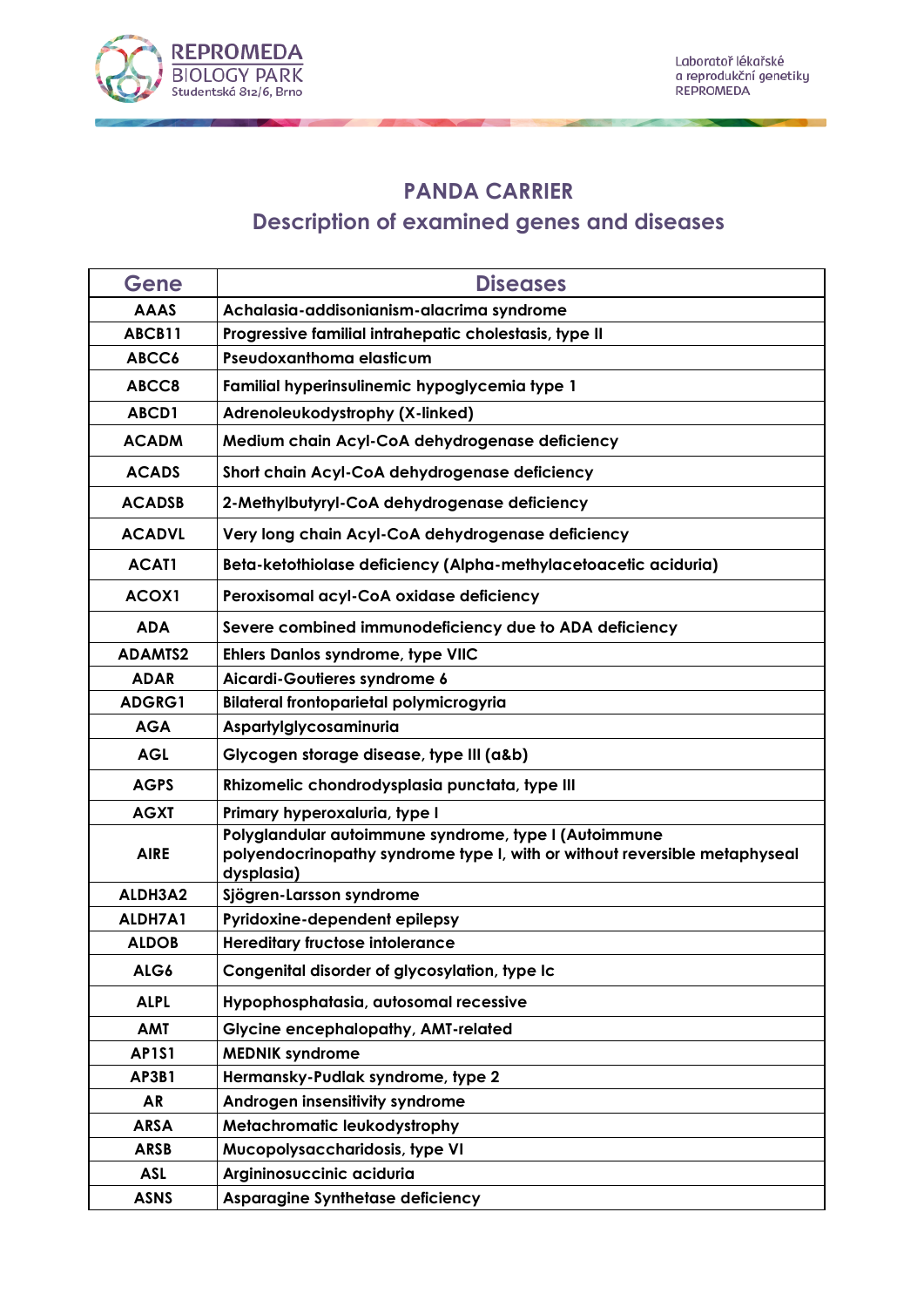

| <b>ASPA</b>       | <b>Canavan disease</b>                                |
|-------------------|-------------------------------------------------------|
| ASS1              | Citrullinemia, type I                                 |
| <b>ATM</b>        | Ataxia-telangiectasia                                 |
|                   | Kufor-Rakeb syndrome (KRS);                           |
| <b>ATP13A2</b>    | Autosomal recessive spastic paraplegia-78 (SPG78)     |
| <b>ATP6V1B1</b>   | Renal tubular acidosis and deafness, ATP6V1B1-related |
| ATP7B             | <b>Wilson disease</b>                                 |
| <b>BBS1</b>       | <b>Bardet-Biedl syndrome 1</b>                        |
| BBS2              | <b>Bardet-Biedl syndrome 2</b>                        |
| BBS4              | <b>Bardet-Biedl syndrome 4</b>                        |
| <b>BBS7</b>       | <b>Bardet-Biedl syndrome 7</b>                        |
| BBS9              | <b>Bardet-Biedl syndrome 9</b>                        |
| <b>BBS10</b>      | <b>Bardet-Biedl syndrome 10</b>                       |
| <b>BBS12</b>      | <b>Bardet-Biedl syndrome 12</b>                       |
| <b>BCKDHA</b>     | Maple syrup urine disease, type la                    |
| <b>BCKDHB</b>     | Maple syrup urine disease, type Ib                    |
|                   | <b>GRACILE syndrome;</b>                              |
|                   | <b>Bjornstad syndrome;</b>                            |
| <b>BCS1L</b>      | Leigh syndrome;                                       |
|                   | Mitochondrial complex III deficiency, nuclear type 1  |
| <b>BLM</b>        | <b>Bloom syndrome</b>                                 |
| <b>BSND</b>       | Bartter syndrome, type IV                             |
| <b>BTD</b>        | <b>Biotinidase deficiency</b>                         |
|                   | Desbuquois dysplasia, type I;                         |
| <b>CANT1</b>      | Epiphyseal dysplasia, multiple, 7                     |
| CAPN3             | Limb-girdle muscular dystrophy, type 2A               |
| <b>CBS</b>        | Homocystinuria, CBS-related                           |
|                   | Usher syndrome, type ID;                              |
| CDH <sub>23</sub> | Deafness, autosomal recessive 12                      |
|                   | Leber congenital amaurosis 10;                        |
|                   | Joubert syndrome 5;                                   |
| <b>CEP290</b>     | Meckel syndrome 4;                                    |
|                   | Senior-Loken syndrome 6                               |
| <b>CERKL</b>      | Retinitis pigmentosa 26                               |
|                   | <b>Cystic fibrosis;</b>                               |
| <b>CFTR</b>       | <b>Congenital bilateral absence of vas deferens</b>   |
| <b>CHAT</b>       | Congenital myasthenic syndrome 6                      |
| <b>CHM</b>        | Choroideremia                                         |
| <b>CHRNE</b>      | Congenital myasthenic syndrome 4A;                    |
|                   | Congenital myasthenic syndrome 4B;                    |
|                   | Congenital myasthenic syndrome 4C                     |
| CLN <sub>3</sub>  | Neuronal ceroid lipofuscinosis, CLN3-related          |
| CLN5              | Neuronal ceroid lipofuscinosis, CLN5-related          |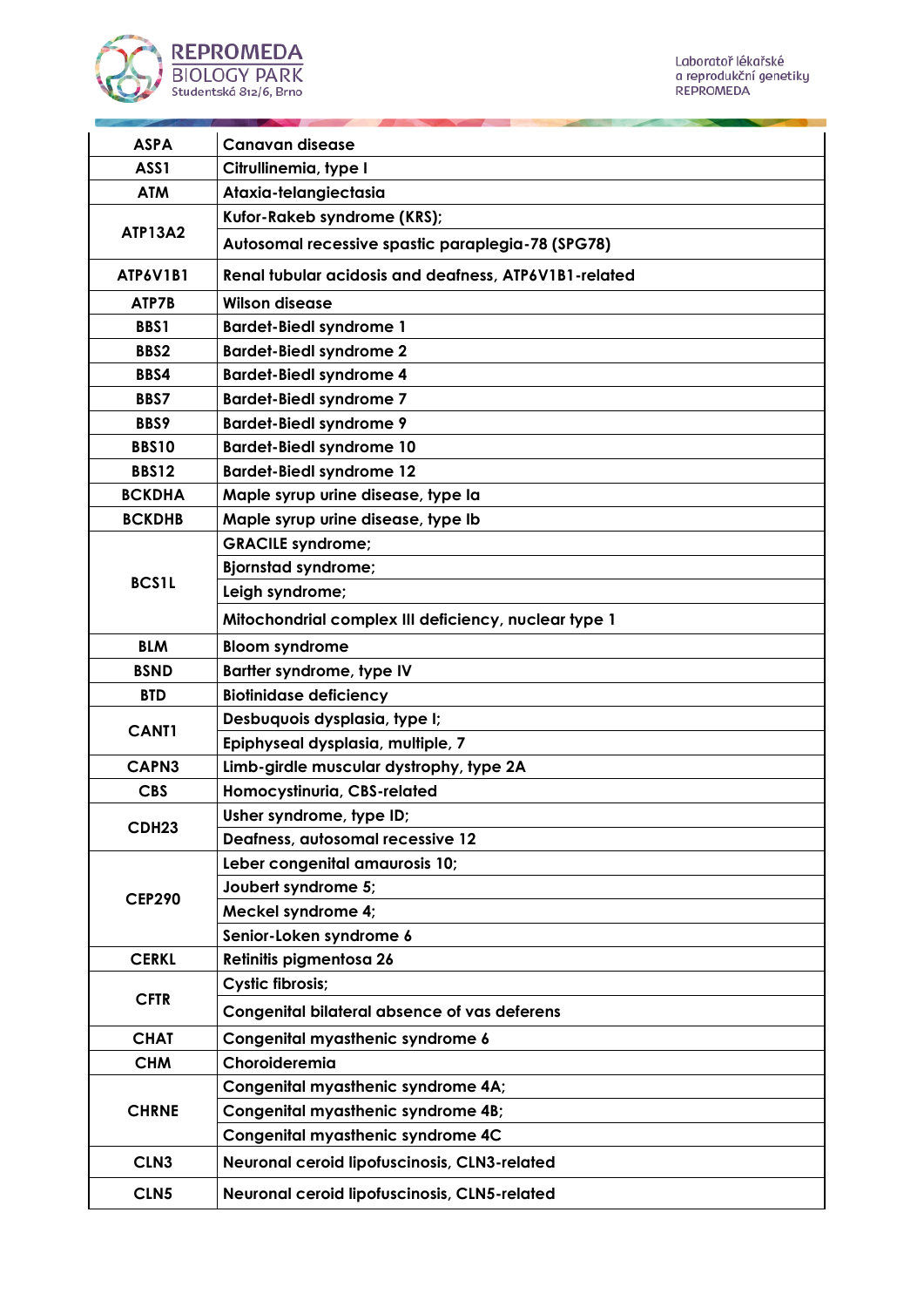

| CLN6              | Neuronal ceroid lipofuscinosis, CLN6-related                                               |
|-------------------|--------------------------------------------------------------------------------------------|
| CLN <sub>8</sub>  | Neuronal ceroid lipofuscinosis, CLN8-related;                                              |
|                   | Northern epilepsy                                                                          |
| <b>CLRN1</b>      | Usher syndrome, type IIIA                                                                  |
| <b>CNGA3</b>      | Achromatopsia 2, CNGA3-related                                                             |
| CNGB3             | Achromatopsia 3, CNGB3-related                                                             |
| COL4A3            | Alport syndrome                                                                            |
| COL4A4            | Alport syndrome 2                                                                          |
| COL4A5            | Alport syndrome, X-linked                                                                  |
| COL7A1            | Dystrophic epidermolysis bullosa, autosomal recessive                                      |
| <b>COLQ</b>       | Congenital myasthenic syndrome 5                                                           |
| <b>CPT1A</b>      | Carnitine palmitoyltransferase IA deficiency                                               |
| CPT <sub>2</sub>  | Carnitine palmitoyltransferase II deficiency                                               |
| CRB1              | Leber congenital amaurosis 8; Retinitis pigmentosa-12, autosomal recessive                 |
|                   | Cystinosis, atypical nephropathic;                                                         |
| <b>CTNS</b>       | Cystinosis, late-onset juvenile or adolescent nephropathic;                                |
|                   | Cystinosis, nephropathic;                                                                  |
|                   | Cystinosis, ocular nonnephropathic                                                         |
| <b>CTSD</b>       | Neuronal ceroid lipofuscinosis 10                                                          |
| <b>CTSF</b>       | <b>Neuronal ceroid lipofuscinosis 13</b>                                                   |
| <b>CTSK</b>       | Pycnodysostosis                                                                            |
| <b>CYP11B1</b>    | Adrenal hyperplasia, congenital, due to 11-beta-hydroxylase deficiency                     |
| <b>CYP11B2</b>    | Cortisone methyl oxidase type II deficiency; Cortisone methyl oxidase type I<br>deficiency |
| <b>CYP17A1</b>    | Congenital adrenal hyperplasia due to 17-alpha-hydroxylase deficiency                      |
| <b>CYP19A1</b>    | <b>Aromatase deficiency</b>                                                                |
| CYP1B1            | Primary congenital glaucoma 3A                                                             |
| <b>CYP21A2</b>    | Congenital adrenal hyperplasia due to 21-hydroxylase deficiency                            |
| <b>CYP27A1</b>    | Cerebrotendinous xanthomatosis                                                             |
| <b>CYP27B1</b>    | Vitamin D-dependent rickets, type I                                                        |
| <b>DBT</b>        | Maple syrup urine disease, type II                                                         |
|                   | Omenn syndrome;                                                                            |
| <b>DCLRE1C</b>    | Severe combined immunodeficiency, Athabascan type                                          |
| <b>DHCR7</b>      | Smith-Lemli-Opitz syndrome                                                                 |
| <b>DHDDS</b>      | Retinitis pigmentosa 59                                                                    |
| DKC1              | Dyskeratosis congenita, X-linked                                                           |
| <b>DLD</b>        | Dihydrolipoamide dehydrogenase deficiency                                                  |
| <b>DMD</b>        | Duchenne/Becker muscular dystrophy                                                         |
| DNAH5             | Primary ciliary dyskinesia type 3, DNAH5-related                                           |
| <b>DNAI1</b>      | Primary ciliary dyskinesia type 1, DNAI1-related                                           |
| DNAI <sub>2</sub> | Primary ciliary dyskinesia type 9, DNAI2-related                                           |
| <b>DNAJC5</b>     | Neuronal ceroid lipofuscinosis type 4                                                      |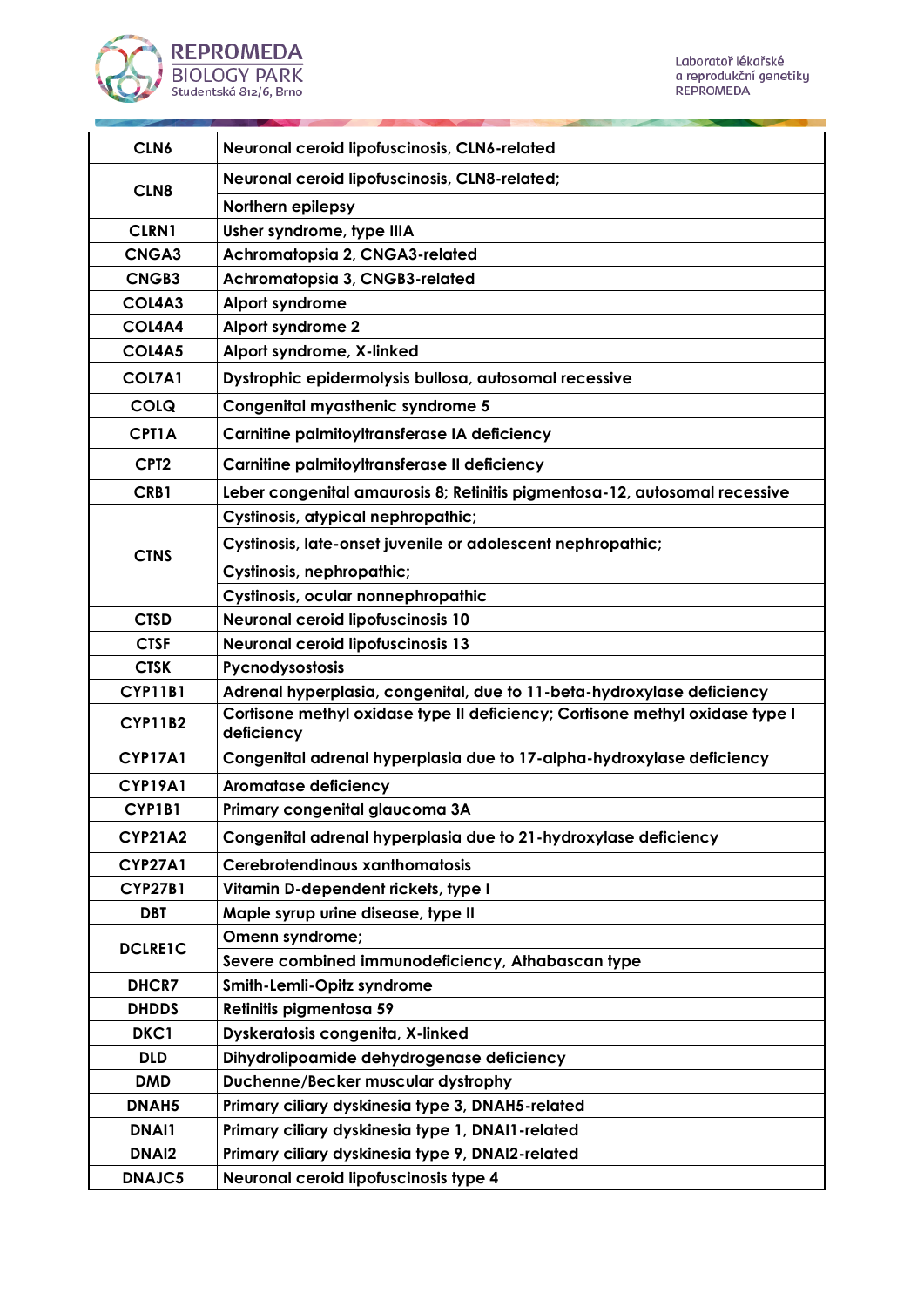

| DOK7           | Fetal akinesia deformation sequence, DOK7-related; Congenital myasthenic<br>syndrome, 10                                                                                                                                                                                                                           |
|----------------|--------------------------------------------------------------------------------------------------------------------------------------------------------------------------------------------------------------------------------------------------------------------------------------------------------------------|
| <b>DPYD</b>    | Dihydropyrimidine dehydrogenase deficiency                                                                                                                                                                                                                                                                         |
| <b>DYSF</b>    | Limb-girdle muscular dystrophy, type 2B; Miyoshi myopathy and distal<br>myopathy with anterior tibial onset                                                                                                                                                                                                        |
| <b>EDA</b>     | Hypohidrotic ectodermal dysplasia, X-linked                                                                                                                                                                                                                                                                        |
| <b>EDAR</b>    | Hypohidrotic ectodermal dysplasia 10B                                                                                                                                                                                                                                                                              |
| <b>EMD</b>     | <b>Emery-Dreifuss muscular dystrophy</b>                                                                                                                                                                                                                                                                           |
| <b>ERCC2</b>   | Xeroderma pigmentosum                                                                                                                                                                                                                                                                                              |
| <b>ETFA</b>    | Glutaric acidemia, Type IIA                                                                                                                                                                                                                                                                                        |
| <b>ETFB</b>    | Glutaric acidemia, Type IIB                                                                                                                                                                                                                                                                                        |
| <b>ETFDH</b>   | Glutaric acidemia, Type IIC                                                                                                                                                                                                                                                                                        |
| ETHE1          | <b>Ethylmalonic encephalopathy</b>                                                                                                                                                                                                                                                                                 |
| EXOSC3         | Pontocerebellar hypoplasia type 1B                                                                                                                                                                                                                                                                                 |
| <b>EYS</b>     | Retinitis pigmentosa 25, EYS-related                                                                                                                                                                                                                                                                               |
| F8             | Hemophilia A                                                                                                                                                                                                                                                                                                       |
| F9             | Hemophilia B                                                                                                                                                                                                                                                                                                       |
| <b>F11</b>     | <b>Factor XI Deficiency</b>                                                                                                                                                                                                                                                                                        |
| <b>FAH</b>     | Tyrosinemia, type I                                                                                                                                                                                                                                                                                                |
| <b>FAM161A</b> | Retinitis pigmentosa 28                                                                                                                                                                                                                                                                                            |
| <b>FANCA</b>   | Fanconi anemia, complementation group A                                                                                                                                                                                                                                                                            |
| <b>FANCC</b>   | Fanconi anemia, complementation group C                                                                                                                                                                                                                                                                            |
| <b>FANCG</b>   | Fanconi Anemia, complementation group G                                                                                                                                                                                                                                                                            |
| <b>FH</b>      | <b>Fumarase deficiency</b>                                                                                                                                                                                                                                                                                         |
| <b>FKRP</b>    | Limb-girdle muscular dystrophy, type 21; Muscular dystrophy-<br>dystroglycanopathy (congenital with brain and eye anomalies), type A, 5;<br>Muscular dystrophy-dystroglycanopathy (congenital with or without mental<br>retardation), type B, 5; Muscular dystrophy-dystroglycanopathy (limb-girdle),<br>type C, 5 |
| <b>FKTN</b>    | Muscular dystrophy-dystroglycanopathy type 4A (Walker-Warburg syndrome);<br>Muscular dystrophy-dystroglycanopathy type 4B; Muscular dystrophy-<br>dystroglycanopathy type 4C; Cardiomyopathy, dilated, 1X                                                                                                          |
| FMR1           | Fragile X syndrome; FMR1-related primary ovarian insufficiency; Fragile X-<br>associated tremor/ataxia syndrome                                                                                                                                                                                                    |
| G6PC           | Glycogen storage disease, type IA                                                                                                                                                                                                                                                                                  |
| G6PD           | Glucose-6-phosphate dehydrogenase deficiency; Hemolytic anemia due to<br>G6PD deficiency                                                                                                                                                                                                                           |
| <b>GAA</b>     | Glycogen storage disease, type II                                                                                                                                                                                                                                                                                  |
| <b>GALC</b>    | <b>Krabbe disease</b>                                                                                                                                                                                                                                                                                              |
| <b>GALE</b>    | <b>Galactose epimerase deficiency</b>                                                                                                                                                                                                                                                                              |
| GALK1          | <b>Galactokinase deficiency</b>                                                                                                                                                                                                                                                                                    |
| GALNT3         | Hyperphospatemic tumoral calcinosis, familial                                                                                                                                                                                                                                                                      |
| <b>GALT</b>    | Galactosemia                                                                                                                                                                                                                                                                                                       |
| <b>GAMT</b>    | Guanidinoacetate methyltransferase deficiency                                                                                                                                                                                                                                                                      |
| <b>GBA</b>     | <b>Gaucher disease</b>                                                                                                                                                                                                                                                                                             |
| GBE1           | Glycogen storage disease, type IV                                                                                                                                                                                                                                                                                  |
| <b>GCDH</b>    | Glutaric acidemia, type I                                                                                                                                                                                                                                                                                          |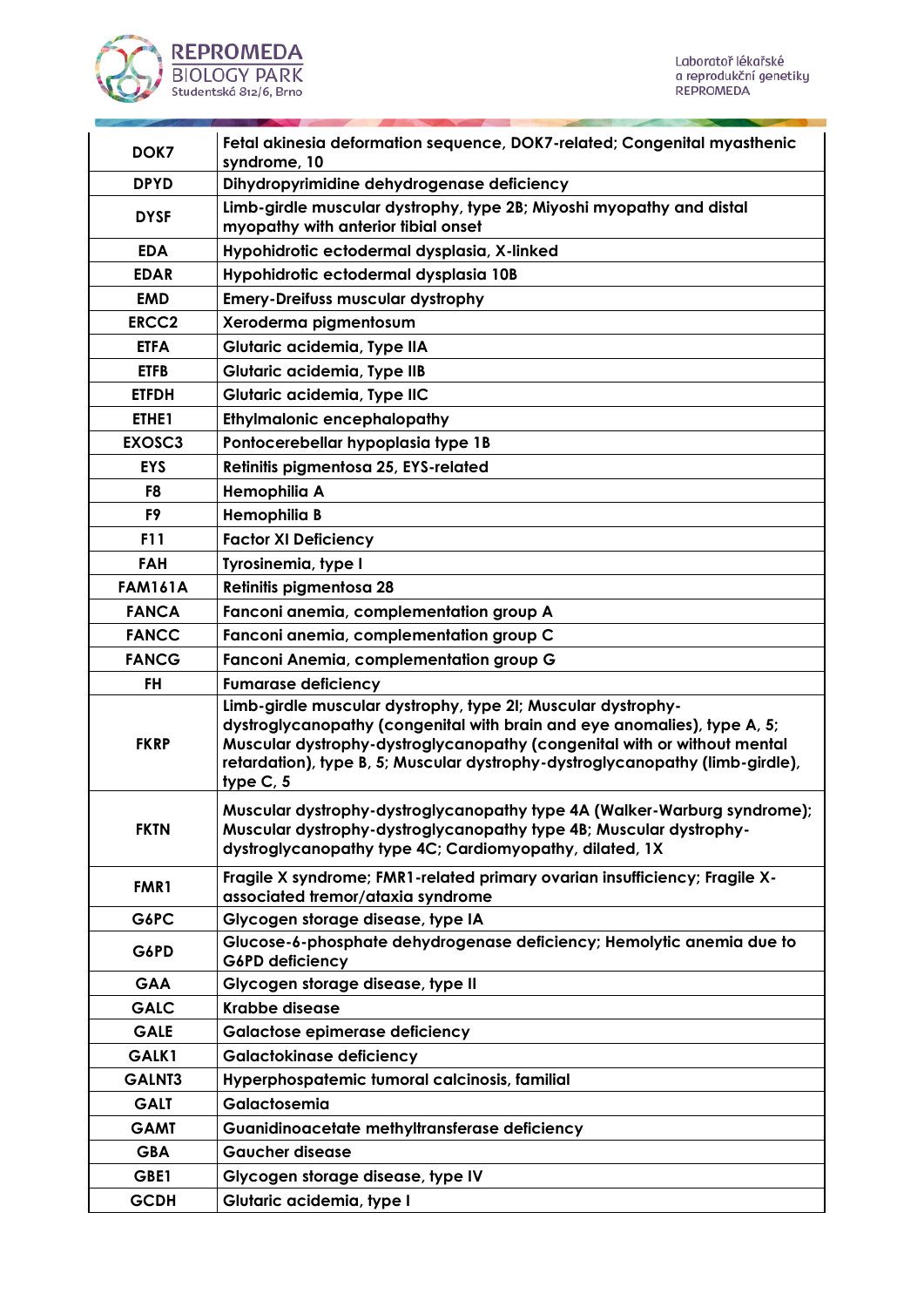

a l

| <b>GCSH</b>      | Nonketotic hyperglycinemia                                                                                                |
|------------------|---------------------------------------------------------------------------------------------------------------------------|
| GDF5             | Du Pan syndrome; Chondrodysplasia, Grebe type; Brachydactyly type A1, C;<br>Acromesomelic dysplasia, Hunter-Thompson type |
| GFPT1            | Congenital myasthenic syndrome 12                                                                                         |
| GJB1             | Charcot-Marie-Tooth disease, GJB1-related                                                                                 |
| GJB <sub>2</sub> | Nonsyndromic hearing loss, GJB2-related                                                                                   |
| GJB6             | Nonsyndromic Hearing Loss, GJB6-related                                                                                   |
| <b>GLA</b>       | <b>Fabry disease</b>                                                                                                      |
| GLB1             | GM1-gangliosidosis; Mucopolysaccharidosis type IVB                                                                        |
| <b>GLDC</b>      | <b>Glycine encephalopathy, GLDC-related</b>                                                                               |
| <b>GNE</b>       | Inclusion body myopathy, type II                                                                                          |
| <b>GNPAT</b>     | Rhizomelic chondrodysplasia punctata, type II                                                                             |
| <b>GNPTAB</b>    | Mucolipidosis, type II alpha/beta; Mucolipidosis, type III alpha/beta                                                     |
| <b>GNPTG</b>     | Mucolipidosis III gamma                                                                                                   |
| <b>GNS</b>       | Mucopolysaccharidosis type IIID                                                                                           |
| <b>GORAB</b>     | Geroderma osteodysplastica                                                                                                |
| <b>GRHPR</b>     | Primary hyperoxaluria, type II                                                                                            |
| <b>GRN</b>       | Neuronal ceroid lipofuscinosis type 11                                                                                    |
| <b>GUCY2D</b>    | Leber congenital amaurosis 1; Choroidal dystrophy, central areolar 1                                                      |
| <b>HADH</b>      | Familial hyperinsulinemic hypoglycemia, familial 4; 3-hydroxyacyl-CoA<br>dehydrogenase deficiency                         |
| <b>HADHA</b>     | Long-chain 3-Hydroxyacyl-CoA dehydrogenase deficiency; Trifunctional<br>protein deficiency                                |
| <b>HADHB</b>     | Mitochondrial trifunctional protein deficiency                                                                            |
| HAX1             | Severe congenital neutropenia 3, autosomal recessive                                                                      |
| HBA1             | Alpha-thalassemia                                                                                                         |
| HBA <sub>2</sub> | Alpha-thalassemia                                                                                                         |
| <b>HBB</b>       | Beta-thalassemia, and other hemoglobinopathies                                                                            |
| <b>HEPACAM</b>   | Megalencephalic Leukoencephalopathy with Subcortical Cysts, types 2A & 2B                                                 |
| <b>HEXA</b>      | Tay-Sachs disease; GM2-ganlgliosidosis                                                                                    |
| <b>HEXB</b>      | <b>Sandhoff disease</b>                                                                                                   |
| HFE <sub>2</sub> | Hereditary hemochromatosis type 2A, HFE2-related                                                                          |
| <b>HGD</b>       | Alkaptonuria                                                                                                              |
| <b>HGSNAT</b>    | Mucopolysaccharidosis, type IIIC                                                                                          |
| <b>HLCS</b>      | Holocarboxylase synthetase deficiency                                                                                     |
| <b>HMGCL</b>     | 3-hydroxy-3-methylglutaryl CoA lyase deficiency                                                                           |
| HOGA1            | Primary hyperoxaluria, type III                                                                                           |
| HPRT1            | Lesch-Nyhan syndrome;                                                                                                     |
|                  | <b>HPRT-related gout</b>                                                                                                  |
| HPS1             | Hermansky-Pudlak syndrome, type 1                                                                                         |
| HPS3             | Hermansky-Pudlak syndrome, type 3                                                                                         |
| HPS4             | Hermansky-Pudlak syndrome, type 4                                                                                         |
| HPS5             | Hermansky-Pudlak syndrome, type 5                                                                                         |
| HPS6             | Hermansky-Pudlak syndrome, type 6                                                                                         |
| <b>HSD17B3</b>   | 17-beta-hydroxysteroid dehydrogenase deficiency, type III                                                                 |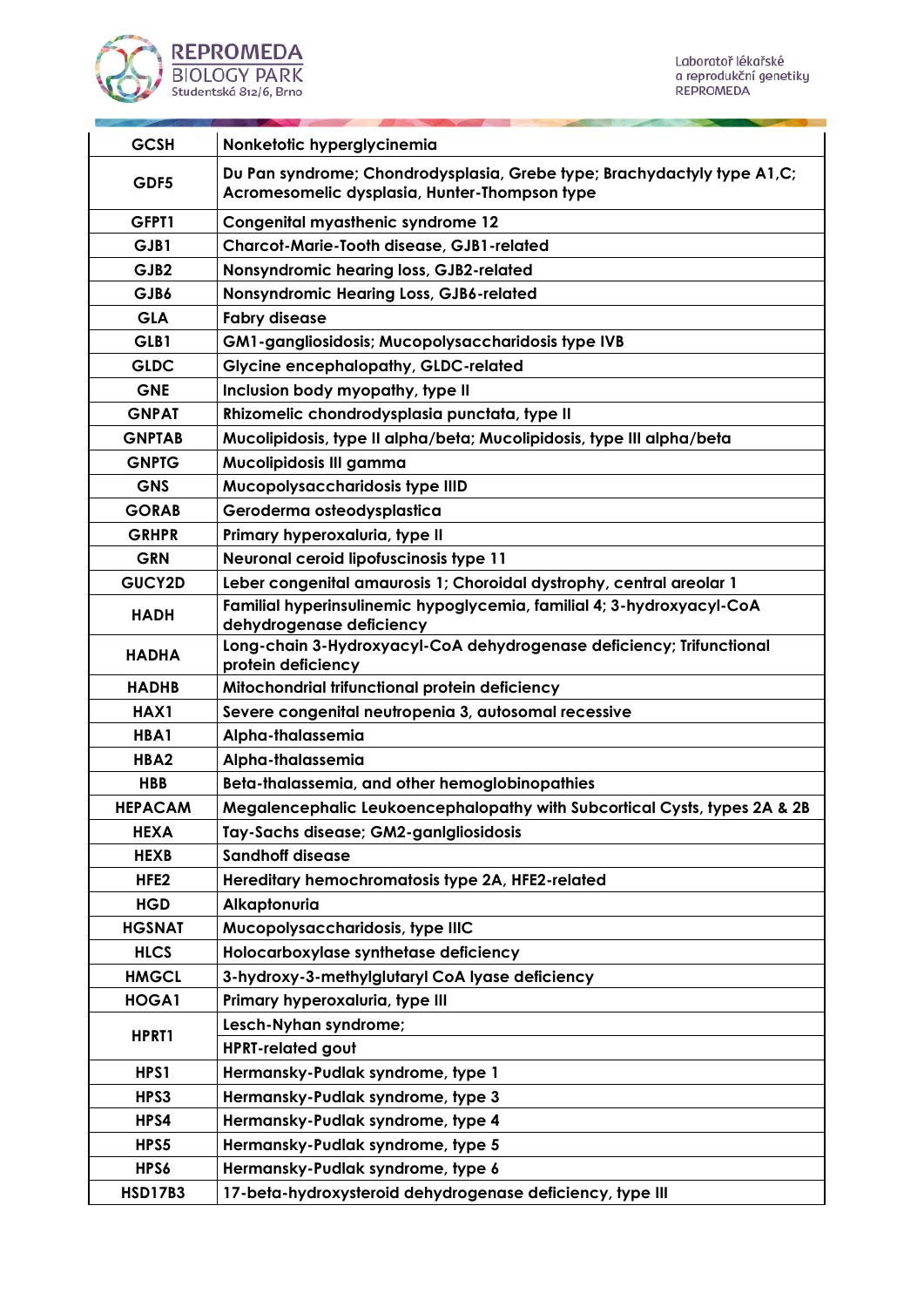

and the



| <b>HSD17B4</b>    | D-bifunctional protein deficiency;                                                                                                                                                                   |
|-------------------|------------------------------------------------------------------------------------------------------------------------------------------------------------------------------------------------------|
|                   | <b>Perrault syndrome 1</b>                                                                                                                                                                           |
| <b>HSD3B2</b>     | Congential adrenal hyperplasia due to 3-Beta-hydroxysteroid dehydrogenase<br>deficiency, type II                                                                                                     |
| <b>IDS</b>        | Mucopolysaccharidosis, type II (Hunter syndrome)                                                                                                                                                     |
| <b>IDUA</b>       | Mucopolysachharidosis, type I (Hurler syndrome)                                                                                                                                                      |
| <b>IKBKAP</b>     | <b>Familial dysautonomia (HSAN3)</b>                                                                                                                                                                 |
| IL2RG             | Severe combined immunodeficiency, X-linked                                                                                                                                                           |
| <b>ISPD</b>       | Walker-Warburg (Muscular dystrophy-dystroglycanopathy (congenital with<br>brain and eye anomalies), type A, 7; Muscular dystrophy-dystroglycanopathy<br>(limb-girdle), type C, 7                     |
| <b>IVD</b>        | Isovaleric acidemia                                                                                                                                                                                  |
| KCNJ11            | Familial hyperinsulinemic hypoglycemia type 2, KCNJ11-related                                                                                                                                        |
| <b>KCTD7</b>      | Neuronal ceroid lipofuscinosis 14 (progressive myoclonic epilepsy type 3)                                                                                                                            |
| L1CAM             | L1 syndrome;                                                                                                                                                                                         |
|                   | <b>MASA syndrome, CRASH syndrome</b>                                                                                                                                                                 |
|                   | Herlitz junctional epidermolysis bullosa, LAMA3-related;                                                                                                                                             |
| LAMA3             | Laryngoonychocutaneous syndrome;                                                                                                                                                                     |
|                   | Epidermolysis bullosa, generalized atrophic benign                                                                                                                                                   |
| LAMB3             | Herlitz junctional epidermolysis bullosa;                                                                                                                                                            |
|                   | non-Herlitz junctional epidermolysis bullosa                                                                                                                                                         |
| LAMC <sub>2</sub> | Herlitz junctional epidermolysis bullosa;                                                                                                                                                            |
|                   | non-Herlitz junctional epidermolysis bullosa                                                                                                                                                         |
| <b>LARGE1</b>     | Muscular dystrophy-dystroglycanopathy, congenital with brain and eye<br>anomalies, type 6A (Walker-Warburg); Muscular dystrophy-<br>dystroglycanopathy (congenital with mental retardation), type 6B |
| LCA5              | Leber congenital amaurosis 5, LCA5-related                                                                                                                                                           |
| <b>LHCGR</b>      | Leydig cell hypoplasia; Luteinizing hormone resistance                                                                                                                                               |
| <b>LIFR</b>       | Stuve-Wiedemann syndrome                                                                                                                                                                             |
| <b>LIPA</b>       | Cholesteryl ester storage disease                                                                                                                                                                    |
| <b>LIPH</b>       | Woolly hair/hypotrichosis, autosomal recessive                                                                                                                                                       |
| LOXHD1            | <b>Autosomal recessive deafness 77</b>                                                                                                                                                               |
| <b>LPL</b>        | Lipoprotein lipase deficiency                                                                                                                                                                        |
| <b>LRPPRC</b>     | Leigh syndrome with COX deficiency (French Canadian type)                                                                                                                                            |
| <b>LYST</b>       | Chediak-Higashi syndrome                                                                                                                                                                             |
| MAN2B1            | Alpha-mannosidosis type I & II                                                                                                                                                                       |
| MCCC1             | 3-Methylcrontonyl-CoA carboxylase 1 deficiency                                                                                                                                                       |
| MCCC2             | 3-Methylcrontonyl-CoA carboxylase 2 deficiency                                                                                                                                                       |
| <b>MCOLN1</b>     | Mucolipidosis type IV                                                                                                                                                                                |
| MED17             | Microcephaly, postnatal progressive, with seizures and brain atrophy                                                                                                                                 |
| <b>MEFV</b>       | <b>Familial Mediterranean fever</b>                                                                                                                                                                  |
|                   | Neuronal ceroid-lipofuscinosis 7, MFSD8-related;                                                                                                                                                     |
| MFSD8             | Macular dystrophy with central cone involvement                                                                                                                                                      |
| <b>MKKS</b>       | <b>Bardet-Biedl syndrome 6;</b><br>McKusick-Kaufman syndrome                                                                                                                                         |
| MKS1              | <b>Bardet-Biedl syndrome 13;</b>                                                                                                                                                                     |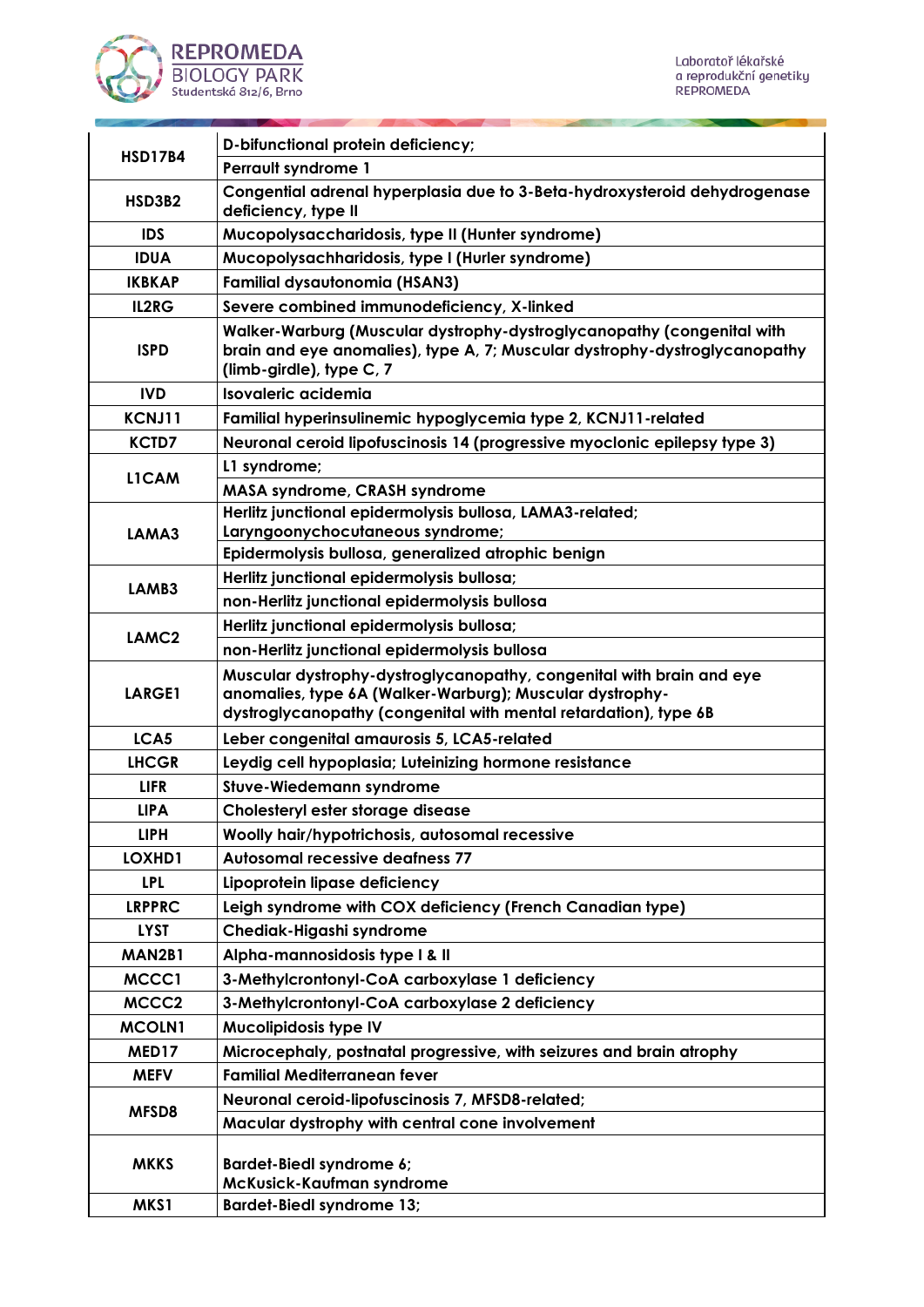



|                   | Joubert syndrome 28;                                                 |
|-------------------|----------------------------------------------------------------------|
|                   | Meckel syndrome 1                                                    |
| MLC1              | Megalencephalic Leukoencephalopathy with subcortical cysts, type I   |
| <b>MMAA</b>       | Methylmalonic aciduria, cblA type                                    |
| <b>MMAB</b>       | Methylmalonic aciduria, cblB type                                    |
| <b>MMADHC</b>     | Methylmalonic aciduria, cbID type                                    |
| <b>MPI</b>        | Congenital disorder of glycosylation, type IB                        |
| <b>MPL</b>        | Congenital amegakaryocytic thrombocytopenia                          |
| MPV17             | Hepatocerebral mitochondrial DNA depletion syndrome 6, MPV17-related |
| MRE11A            | Ataxia-telangiectasia-like disorder 1                                |
|                   | Homocystinuria due to MTHFR deficiency, severe;                      |
| <b>MTHFR</b>      | Neural tube defects folate-sensitive                                 |
| MTM1              | Myotubular myopathy, MTM1-related                                    |
| <b>MTTP</b>       | Abetalipoproteinemia                                                 |
| <b>MUT</b>        | Methylmalonic aciduria mut(0) type, MUT-related                      |
|                   | Usher syndrome, type IB;                                             |
| <b>MYO7A</b>      | Deafness, autosomal recessive 2                                      |
| <b>NAGLU</b>      | Mucopolysaccharidosis type IIIB (Sanfilippo B)                       |
| <b>NAGS</b>       | N-acetylglutamate synthase deficiency                                |
| <b>NBN</b>        | Nijmegen breakage syndrome                                           |
| NDUFAF6           | Mitochondrial complex 1 deficiency, NDUFAF6-related                  |
| <b>NEB</b>        | <b>Nemaline myopathy 2</b>                                           |
| NPC1              | Niemann-pick disease, type C1                                        |
| NPC <sub>2</sub>  | Niemann-pick disease, type C2                                        |
| NPHS1             | Nephrotic syndrome, type I                                           |
| NPHS <sub>2</sub> | Nephrotic syndrome, type II                                          |
| <b>NR2E3</b>      | <b>Enhanced S-cone syndrome</b>                                      |
| NTRK1             | Congenital insensitivity to pain with anhidrosis                     |
| OPA3              | 3-methylglutaconic aciduria, type III                                |
| <b>OTC</b>        | Ornithine transcarbamylase deficiency                                |
| <b>PAH</b>        | Phenylalanine hydroxylase deficiency                                 |
| <b>PCCA</b>       | Propionic acidemia, PCCA-related                                     |
| <b>PCCB</b>       | Propionic acidemia, PCCB-related                                     |
|                   | Usher syndrome, type IF;                                             |
| PCDH15            | Deafness, autosomal recessive 23                                     |
| PDHA1             | Pyruvate dehydrogenase E1-alpha deficiency, X-Linked                 |
| <b>PDHB</b>       | Pyruvate dehydrogenase E1-beta deficiency, autosomal recessive       |
| <b>PEPD</b>       | <b>Prolidase deficiency</b>                                          |
| <b>PET100</b>     | Mitochondrial complex IV deficiency                                  |
| PEX1              | Zellweger syndrome spectrum, PEX1-related                            |
| PEX <sub>2</sub>  | Zellweger syndrome spectrum, PEX2-related                            |
| PEX6              | Zellweger syndrome spectrum, PEX6-related                            |
|                   | Rhizomelic chondrodysplasia punctata, type I;                        |
| PEX7              | Peroxisome biogenesis disorder 9B                                    |
| <b>PEX10</b>      | Zellweger syndrome spectrum, PEX10- related                          |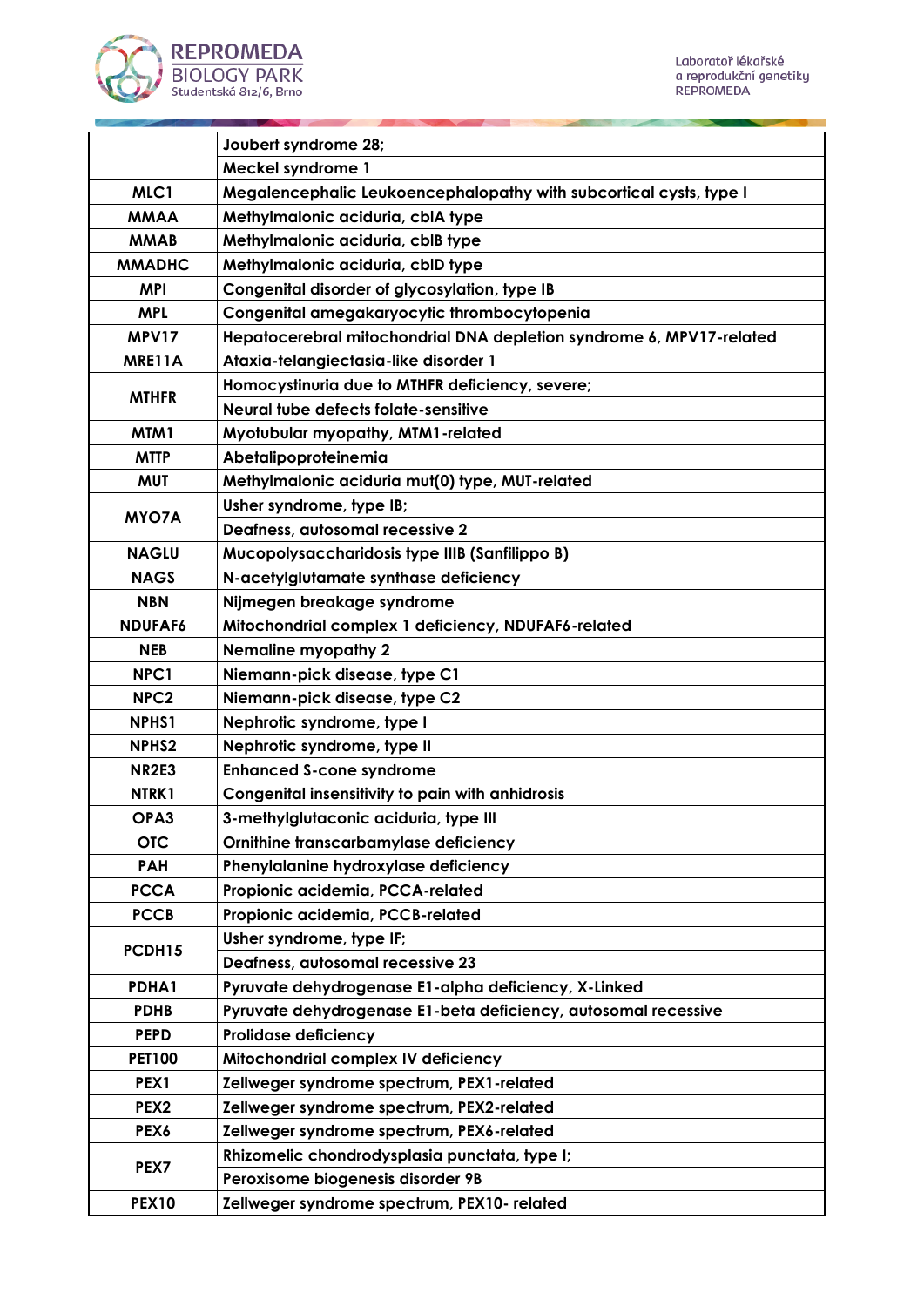



| <b>PEX12</b>      | Zellweger syndrome spectrum, PEX12- related                                                                                      |
|-------------------|----------------------------------------------------------------------------------------------------------------------------------|
| <b>PEX26</b>      | Zellweger syndrome spectrum, PEX26- related                                                                                      |
| <b>PFKM</b>       | Glycogen storage disease, type VII                                                                                               |
|                   | 3-phosphoglycerate dehydrogenase deficiency;                                                                                     |
| <b>PHGDH</b>      | Neu-Laxova syndrome 1                                                                                                            |
| PKHD1             | Polycystic kidney disease, autosomal recessive                                                                                   |
| PMM <sub>2</sub>  | Congenital disorder of glycosylation, type IA                                                                                    |
|                   | Mitochondrial DNA depletion syndrome type 4A (Alpers type);                                                                      |
|                   |                                                                                                                                  |
| <b>POLG</b>       | Mitochondrial DNA depletion syndrome type 4B (MNGIE type);<br>Mitochondrial Recessive Ataxia Syndrome (includes SANDO and SCAE); |
|                   | Progressive external ophthalmoplegia with mitochondrial deletions autosomal                                                      |
|                   | recessive type 1                                                                                                                 |
|                   | Muscular dystrophy-dystroglycanopathy (congenital with brain and eye<br>anomalies), type 3A;                                     |
| <b>POMGNT1</b>    | Muscular dystrophy-dystroglycanopathy (congenital with mental retardation),<br>type 3B;                                          |
|                   | Muscular dystrophy-dystroglycanopathy (limb-girdle), type 3C                                                                     |
|                   | Muscular dystrophy-dystroglycanopathy (congenital with brain and eye<br>anomalies), type A, 1;                                   |
| POMT1             | Muscular dystrophy-dystroglycanopathy (congenital with mental retardation),<br>type $B, 1$ ;                                     |
|                   | Muscular dystrophy-dystroglycanopathy (limb-girdle), type C, 1                                                                   |
|                   | Muscular dystrophy-dystroglycanopathy (congenital with brain and eye                                                             |
|                   | anomalies), type A, 2;                                                                                                           |
| POM <sub>T2</sub> | Muscular dystrophy-dystroglycanopathy (congenital with mental retardation),<br>type $B$ , $2$ ;                                  |
|                   | Muscular dystrophy-dystroglycanopathy (limb-girdle), type C, 2                                                                   |
| PPT <sub>1</sub>  | Neuronal ceroid lipofuscinosis 1, PPT1-related                                                                                   |
| PRPS1             | Arts Syndrome; Charcot-Marie-Tooth disease, PRPS1-related;                                                                       |
|                   | Gout, PRPS1-related                                                                                                              |
| <b>PSAP</b>       | Metachromatic leukodystrophy due to SAP-b deficiency; Atypical Gaucher<br>disease; Atypical Krabbe disease                       |
| PUS1              | Mitochondrial myopathy and sideroblastic anemia 1                                                                                |
| <b>PYGL</b>       | Glycogen storage disease VI                                                                                                      |
| <b>PYGM</b>       | Glycogen storage disease, type V                                                                                                 |
| <b>RAB23</b>      | <b>Carpenter syndrome</b>                                                                                                        |
|                   | Severe combined immunodeficiency, RAG1-related;                                                                                  |
| RAG1              | Omenn syndrome;                                                                                                                  |
|                   | Combined cellular and humoral immune defects with granulomas                                                                     |
| RAG2              | Omenn syndrome;                                                                                                                  |
|                   | Severe combined immunodeficiency, Athabascan type                                                                                |
| <b>RAPSN</b>      | Congenital myasthenic syndrome 11, RAPSN-related;                                                                                |
|                   | Fetal akinesia deformation sequence                                                                                              |
| RARS2             | Pontocerebellar hypoplasia type 6                                                                                                |
| <b>RDH12</b>      | Leber congenital amaurosis 13                                                                                                    |
| <b>RNASEH2A</b>   | Aicardi-Goutieres syndrome 4                                                                                                     |
| <b>RNASEH2B</b>   | Aicardi-Goutieres syndrome 2                                                                                                     |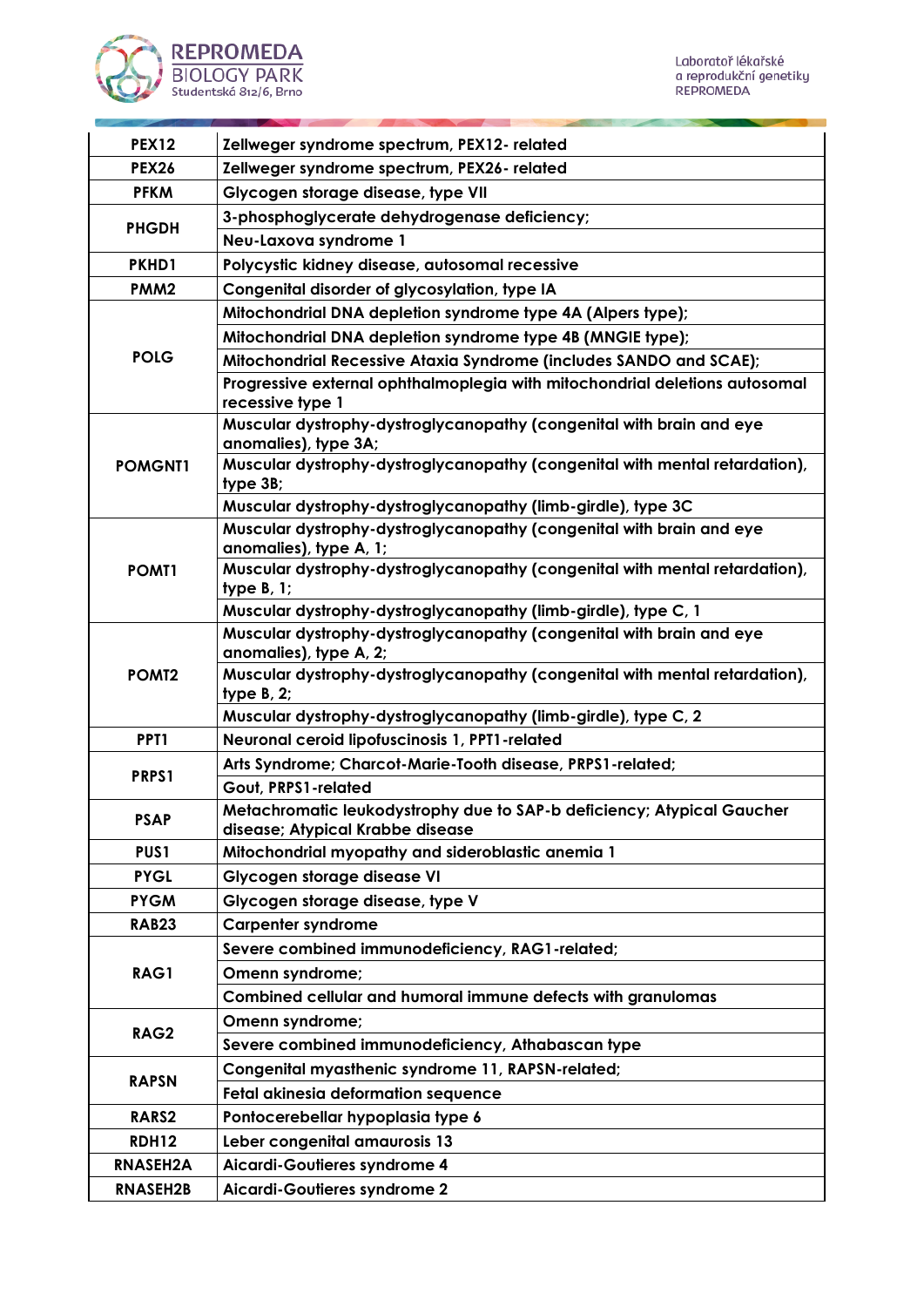

| <b>RNASEH2C</b>  | Aicardi-Goutieres syndrome 3, RNASEH2C-related                                                    |
|------------------|---------------------------------------------------------------------------------------------------|
| <b>RPE65</b>     | Leber congenital amaurosis 2;                                                                     |
|                  | Retinitis pigmentosa 20                                                                           |
| RS <sub>1</sub>  | Juvenile retinoschisis, X-linked                                                                  |
| RTEL1            | Dyskeratosis congenita, autosomal recessive 5                                                     |
| <b>SACS</b>      | Spastic ataxia of Charlevoix-Saguenay, autosomal recessive                                        |
| SAMD9            | Familial tumoral calcinosis, normophosphatemic                                                    |
| SAMHD1           | Aicardi-Goutieres syndrome 5                                                                      |
| <b>SBDS</b>      | <b>Shwachman-Diamond syndrome</b>                                                                 |
| <b>SEPSECS</b>   | Pontocerebellar hypoplasia 2D                                                                     |
| SERPINA1         | Alpha-1 antitrypsin deficiency                                                                    |
| <b>SGCA</b>      | Limb-girdle muscular dystrophy, type 2D                                                           |
| <b>SGCB</b>      | Limb-girdle muscular dystrophy, type 2E                                                           |
| <b>SGCG</b>      | Limb-girdle muscular dystrophy, type 2C                                                           |
| <b>SGSH</b>      | Mucopolysaccharidosis type IIIA (Sanfilippo A)                                                    |
| <b>SLC12A3</b>   | Gitelman syndrome                                                                                 |
| <b>SLC12A6</b>   | Agenesis of the corpus callosum with peripheral neuropathy (Andermann<br>syndrome)                |
| <b>SLC17A5</b>   | Salla disease; Infantile sialic acid storage disorder                                             |
| <b>SLC22A5</b>   | <b>Primary carnitine deficiency</b>                                                               |
| <b>SLC25A15</b>  | Hyperornithinemia-hyperammonemia-homocitrullinemia syndrome (Ornithine<br>translocase deficiency) |
|                  | Sulfate transporter-related osteochondrodysplasia;                                                |
|                  | Achondrogenesis Ib;                                                                               |
| <b>SLC26A2</b>   | Atelosteogenesis II;                                                                              |
|                  | Diastrophic dysplasia;                                                                            |
|                  | Epiphyseal dysplasia, multiple, 4                                                                 |
| <b>SLC26A4</b>   | Pendred syndrome;                                                                                 |
|                  | Deafness, autosomal recessive 4, with enlarged vestibular aqueduct                                |
| <b>SLC35A3</b>   | Arthrogryposis, mental retardation and seizures                                                   |
| <b>SLC37A4</b>   | Glycogen storage disease, type 1b; Gycogen storage disease type 1c                                |
| <b>SLC39A4</b>   | Acrodermatitis enteropathica                                                                      |
| <b>SLC4A11</b>   | Corneal dystrophy and perceptive deafness syndrome; Autosomal recessive<br>corneal dystrophy      |
| SLC6A8           | Creatine transporter defect, SLC6A8-related (Cerebral creatine deficiency<br>syndrome 1)          |
| SMN <sub>1</sub> | Spinal muscular atrophy                                                                           |
| SMPD1            | Niemann-Pick disease type A; Niemann-Pick disease type B                                          |
| ST3GAL5          | Amish infantile epilepsy syndrome                                                                 |
| <b>STAR</b>      | Congenital lipoid adrenal hyperplasia                                                             |
| <b>STS</b>       | X-linked ichthyosis                                                                               |
| SUMF1            | Multiple sulphatase deficiency                                                                    |
| <b>TAT</b>       | Tyrosinemia type II (Richner-Hanhart syndrome)                                                    |
| <b>TCIRG1</b>    | Osteopetrosis type 1, infantile malignant                                                         |
| <b>TECPR2</b>    | Hereditary spastic paraparesis, type 49                                                           |
| TFR <sub>2</sub> | Hereditary hemochromatosis type 3, TFR2-related                                                   |